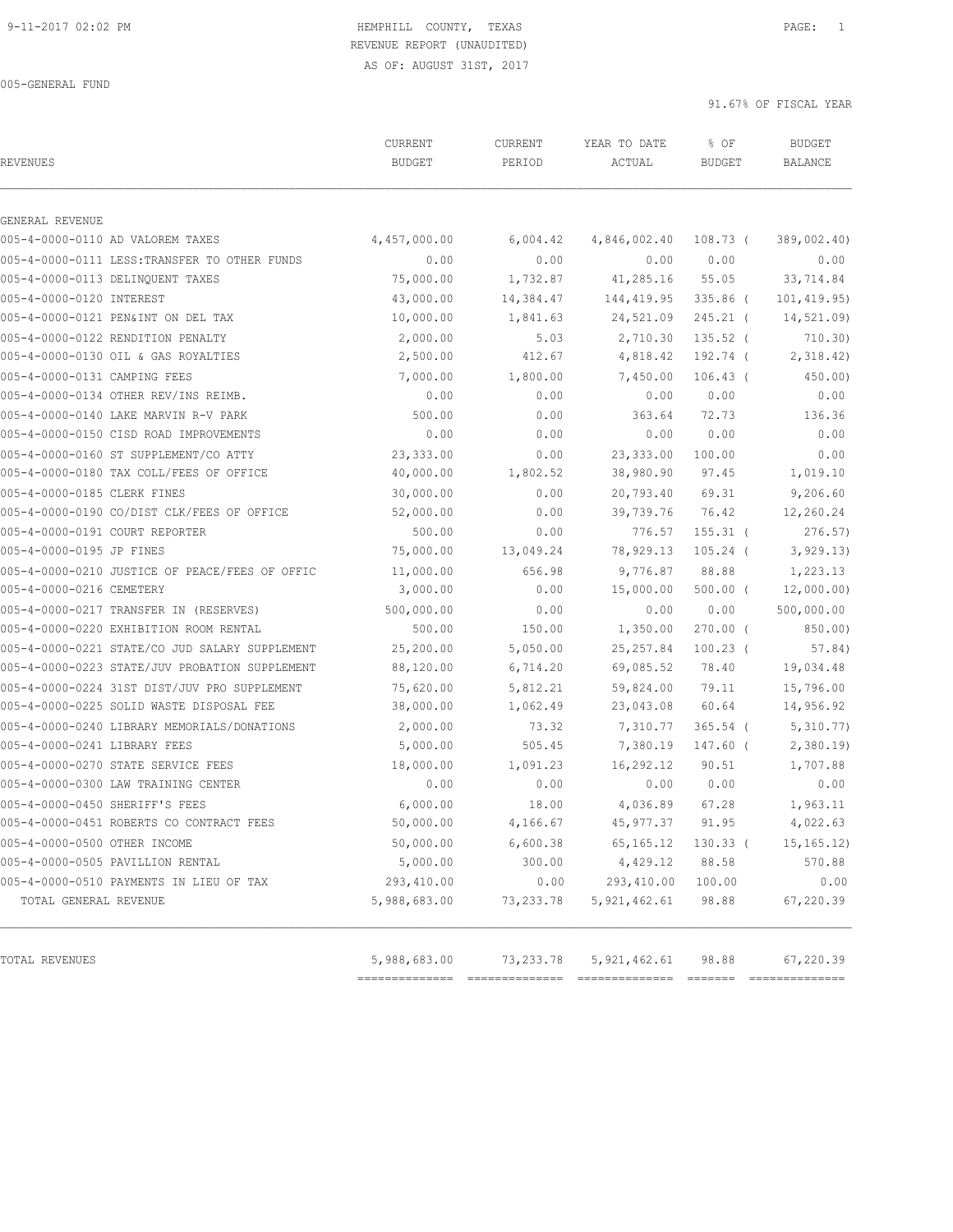008-LAW LIBRARY

| REVENUES                                   | CURRENT<br><b>BUDGET</b> | CURRENT<br>PERIOD | YEAR TO DATE<br>ACTUAL | % OF<br><b>BUDGET</b> | <b>BUDGET</b><br>BALANCE |
|--------------------------------------------|--------------------------|-------------------|------------------------|-----------------------|--------------------------|
|                                            |                          |                   |                        |                       |                          |
| GENERAL REVENUE                            |                          |                   |                        |                       |                          |
| 008-4-0000-0110 TRANSFER FROM FUND BALANCE | 0.00                     | 0.00              | 0.00                   | 0.00                  | 0.00                     |
| 008-4-0000-0550 COURT FEES-LAW/LIB         | 2,000.00                 | 0.00              | 2,170.00               | $108.50$ (            | 170.00)                  |
| TOTAL GENERAL REVENUE                      | 2,000.00                 | 0.00              | 2,170.00               | $108.50$ (            | 170.00                   |
|                                            |                          |                   |                        |                       |                          |
| TOTAL REVENUES                             | 2,000.00                 | 0.00              | 2,170.00               | $108.50$ (            | 170.00                   |
|                                            |                          |                   |                        |                       |                          |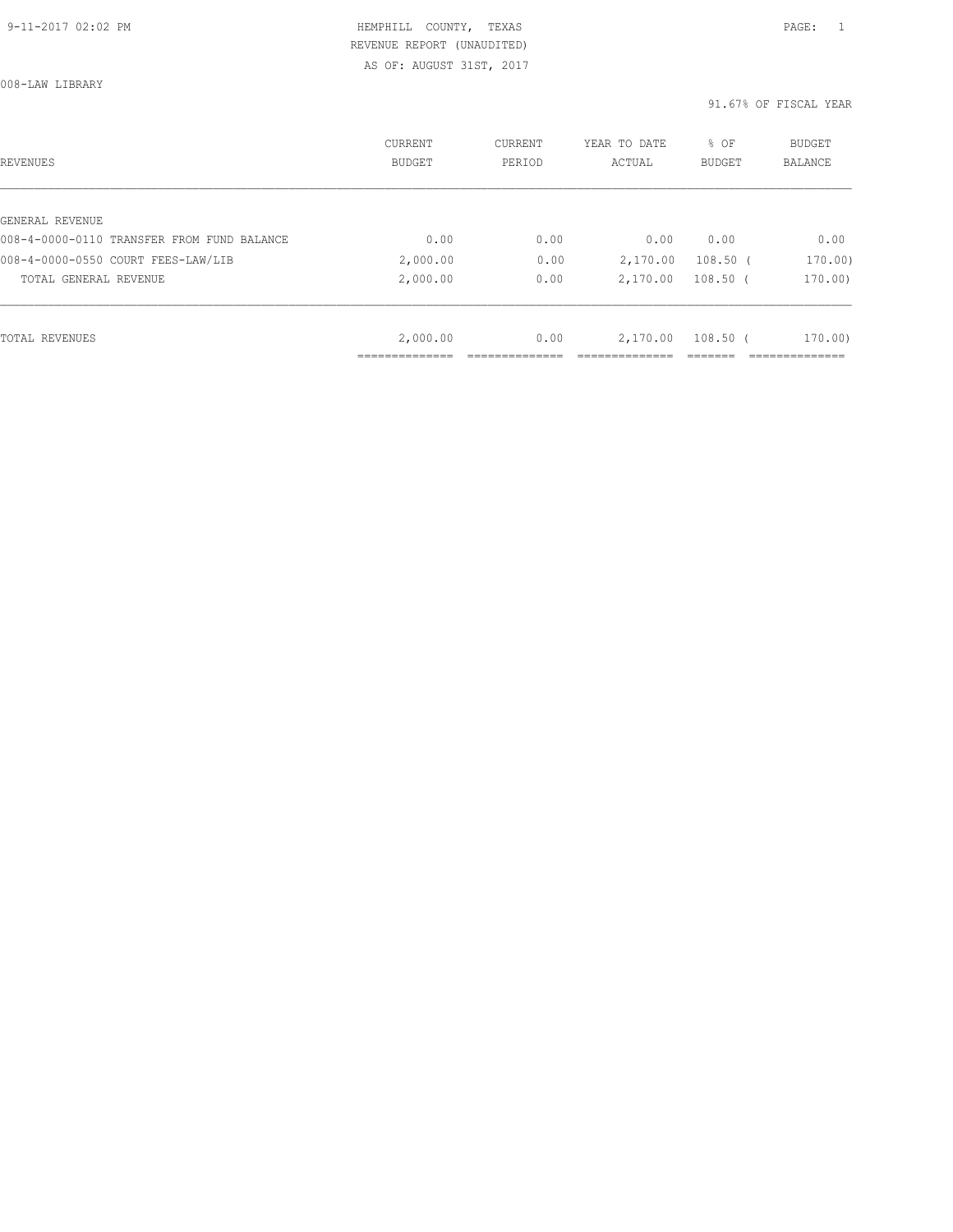009-SECURITY FEE

| REVENUES                                   | CURRENT<br><b>BUDGET</b> | CURRENT<br>PERIOD | YEAR TO DATE<br>ACTUAL | % OF<br>BUDGET | BUDGET<br><b>BALANCE</b> |
|--------------------------------------------|--------------------------|-------------------|------------------------|----------------|--------------------------|
|                                            |                          |                   |                        |                |                          |
| GENERAL REVENUE                            |                          |                   |                        |                |                          |
| 009-4-0000-0110 TRANSFER FROM FUND BALANCE | 50,000.00                | 0.00              | 0.00                   | 0.00           | 50,000.00                |
| 009-4-0000-0191 COURTHOUSE SECURITY FEE    | 4,000.00                 | 363.15            | 3,585.09               | 89.63          | 414.91                   |
| TOTAL GENERAL REVENUE                      | 54,000.00                | 363.15            | 3,585.09               | 6.64           | 50,414.91                |
|                                            |                          |                   |                        |                |                          |
| TOTAL REVENUES                             | 54,000.00                | 363.15            | 3,585.09               | 6.64           | 50,414.91                |
|                                            | _____________            |                   |                        |                |                          |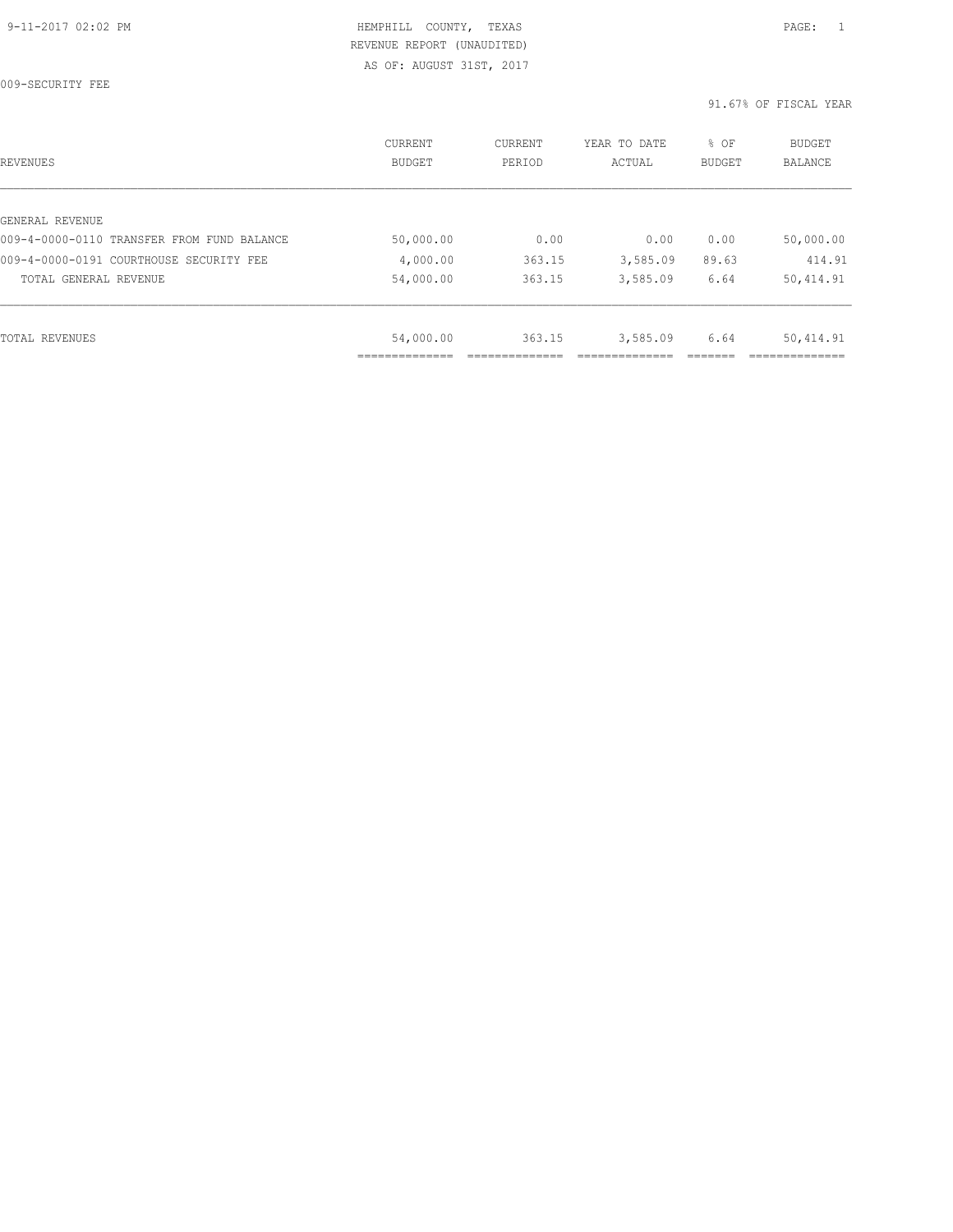010-AIRPORT

| REVENUES                                   | CURRENT<br><b>BUDGET</b> | CURRENT<br>PERIOD | YEAR TO DATE<br>ACTUAL | % OF<br><b>BUDGET</b> | <b>BUDGET</b><br><b>BALANCE</b> |
|--------------------------------------------|--------------------------|-------------------|------------------------|-----------------------|---------------------------------|
|                                            |                          |                   |                        |                       |                                 |
| GENERAL REVENUE                            |                          |                   |                        |                       |                                 |
| 010-4-0000-0110 AD VALOREM TAX TRANSFER    | 70,000.00                | 0.00              | 70,000.00              | 100.00                | 0.00                            |
| 010-4-0000-0120 INTEREST-AIRPORT           | 200.00                   | 24.38             | 175.16                 | 87.58                 | 24.84                           |
| 010-4-0000-0320 CHAMBER OF COMMERCE        | 1,920.00                 | 0.00              | 960.00                 | 50.00                 | 960.00                          |
| 010-4-0000-0325 FUEL SALES                 | 110,000.00               | 12,749.73         | 108,588.36             | 98.72                 | 1,411.64                        |
| 010-4-0000-0326 RENT-HANGARS               | 4,000.00                 | 750.00            | 8,657.51               | $216.44$ (            | 4,657.51)                       |
| 010-4-0000-0500 OTHER RECEIPTS             | 0.00                     | 0.00              | 0.00                   | 0.00                  | 0.00                            |
| 010-4-0000-0510 REIMBURSEMENT FROM STATE   | 2,000.00                 | 0.00              | 0.00                   | 0.00                  | 2,000.00                        |
| 010-4-0000-0600 TRANSFER FROM FUND BALANCE | 0.00                     | 0.00              | 0.00                   | 0.00                  | 0.00                            |
| TOTAL GENERAL REVENUE                      | 188,120.00               | 13,524.11         | 188,381.03             | $100.14$ (            | 261.03)                         |
| TOTAL REVENUES                             | 188,120.00               | 13,524.11         | 188,381.03             | $100.14$ (            | 261.03)                         |
|                                            | ==============           |                   |                        |                       |                                 |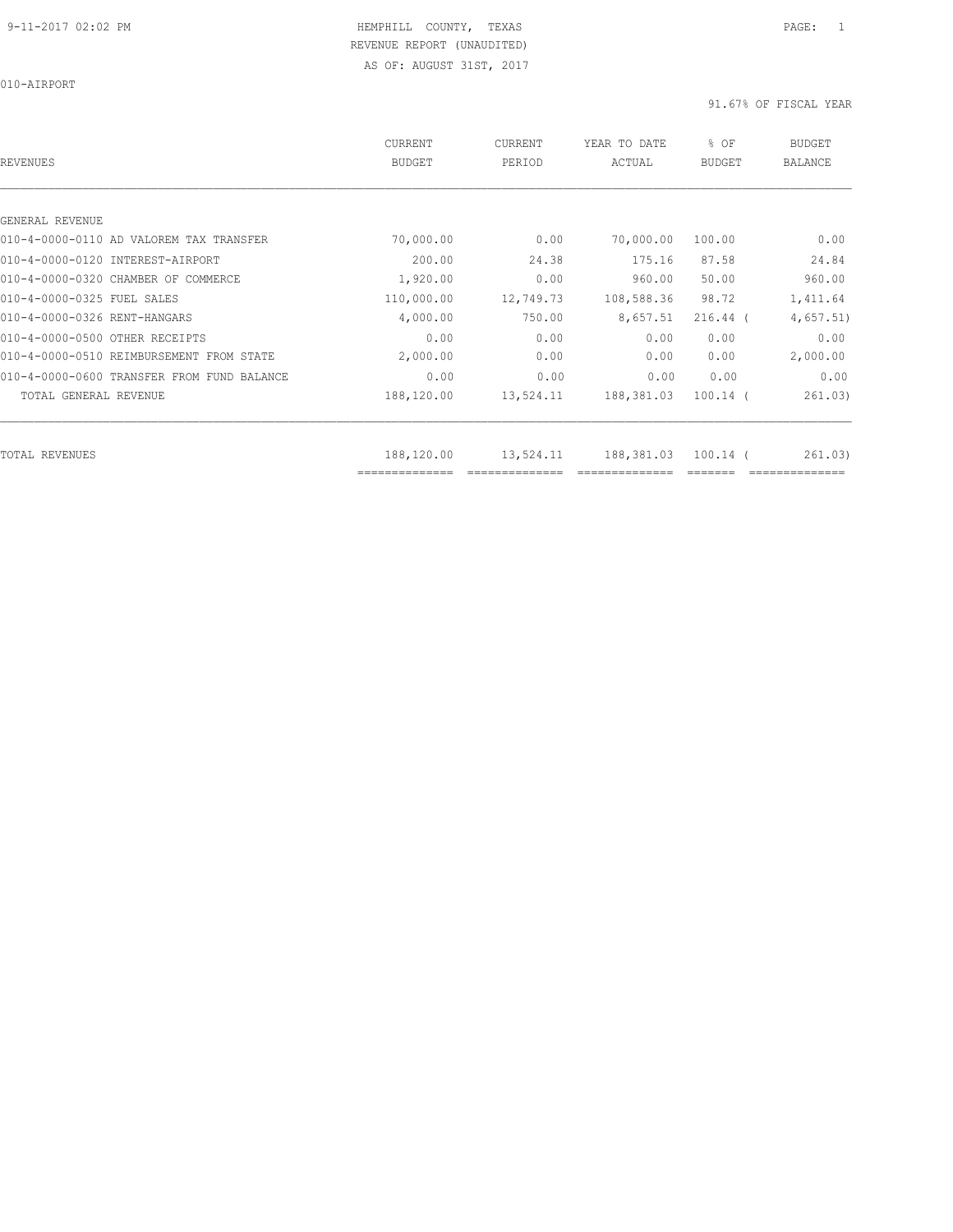011-ROAD & BRIDGE PCT 1

| REVENUES                                       | CURRENT<br><b>BUDGET</b>     | <b>CURRENT</b><br>PERIOD | YEAR TO DATE<br>ACTUAL | % OF<br>BUDGET | <b>BUDGET</b><br><b>BALANCE</b> |
|------------------------------------------------|------------------------------|--------------------------|------------------------|----------------|---------------------------------|
|                                                |                              |                          |                        |                |                                 |
| GENERAL REVENUE                                |                              |                          |                        |                |                                 |
| 011-4-0000-0110 TRANSFER FROM FUND BALANCE     | 88,055.00                    | 0.00                     | 0.00                   | 0.00           | 88,055.00                       |
| 011-4-0000-0120 INTEREST                       | 300.00                       | 0.00                     | 0.00                   | 0.00           | 300.00                          |
| 011-4-0000-0121 PEN&INT ON DEL TAX             | 800.00                       | 98.15                    | 1,382.11               | 172.76 (       | 582.11)                         |
| 011-4-0000-0122 RENDITION PENALTY              | 50.00                        | 0.28                     | 155.35                 | $310.70$ (     | 105.35)                         |
| 011-4-0000-0280 FARM TO MARKET TAXES           | 247,000.00                   | 335.00                   | 279,829.04             | $113.29$ (     | 32,829.04)                      |
| 011-4-0000-0281 DELINQUENT TAXES               | 2,000.00                     | 86.62                    | 2,339.66               | $116.98$ (     | 339.66)                         |
| 011-4-0000-0290 LATERAL ROAD                   | 2,100.00                     | 0.00                     | 2,088.33               | 99.44          | 11.67                           |
| 011-4-0000-0295 BANKHEAD-JONES FARM TENANT ACT | 2,500.00                     | 0.00                     | 2,151.56               | 86.06          | 348.44                          |
| 011-4-0000-0300 AUTO REGISTRATION              | 40,000.00                    | 2,458.18                 | 45,087.49              | 112.72 (       | 5,087.49                        |
| 011-4-0000-0500 OTHER RECEIPTS                 | 3,000.00                     | 0.00                     | 4,899.28               | $163.31$ (     | 1,899.28)                       |
| 011-4-0000-0510 GRANT FUNDS                    | 0.00                         | 0.00                     | 0.00                   | 0.00           | 0.00                            |
| TOTAL GENERAL REVENUE                          | 385,805.00                   | 2,978.23                 | 337,932.82             | 87.59          | 47,872.18                       |
|                                                |                              |                          |                        |                |                                 |
| TOTAL REVENUES                                 | 385,805.00<br>============== | 2,978.23                 | 337,932.82             | 87.59          | 47,872.18                       |
|                                                |                              |                          |                        |                |                                 |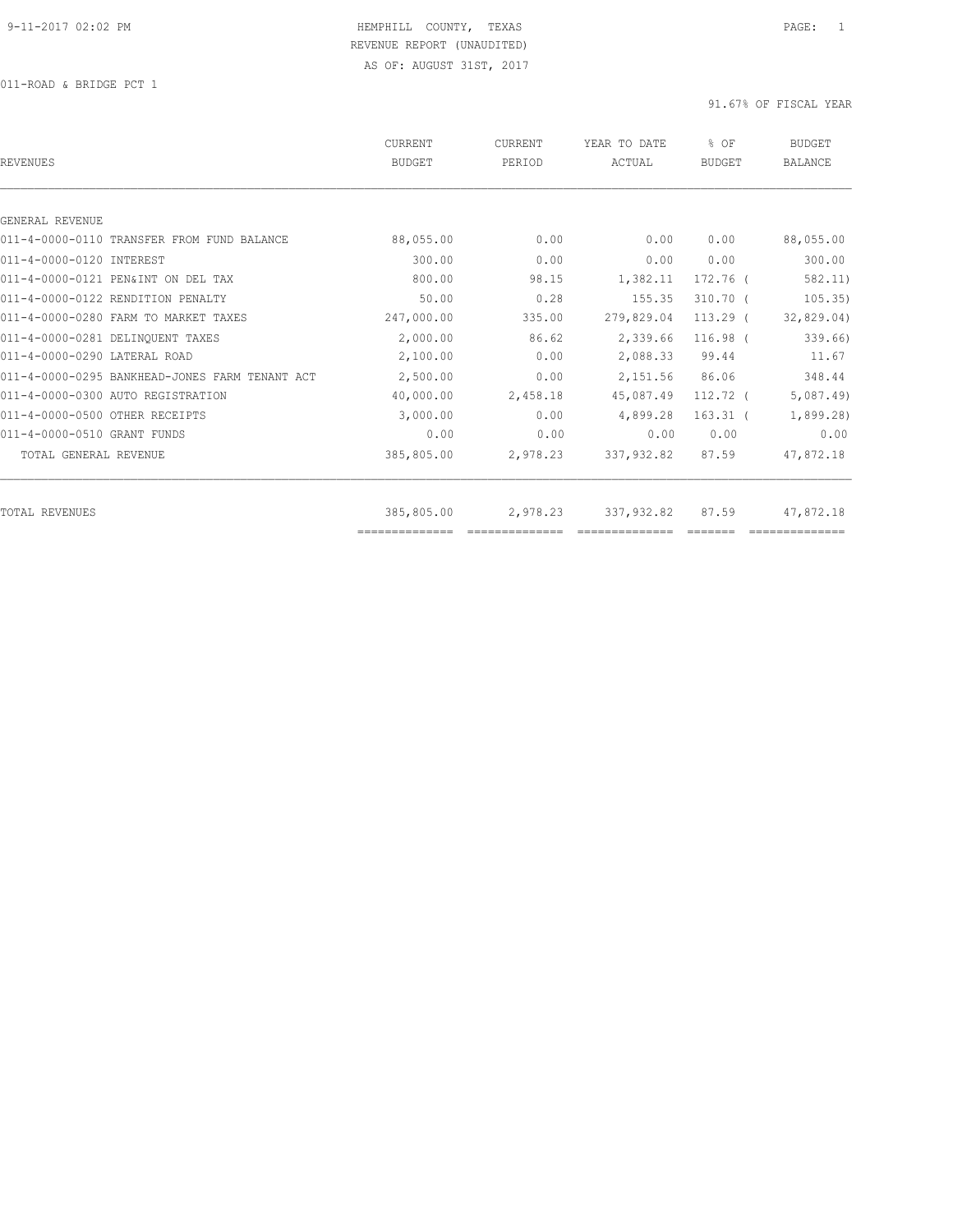012-ROAD & BRIDGE PCT 2

| REVENUES                                       | CURRENT<br><b>BUDGET</b> | CURRENT<br>PERIOD | YEAR TO DATE<br>ACTUAL | % OF<br><b>BUDGET</b> | <b>BUDGET</b><br><b>BALANCE</b> |
|------------------------------------------------|--------------------------|-------------------|------------------------|-----------------------|---------------------------------|
|                                                |                          |                   |                        |                       |                                 |
| GENERAL REVENUE                                |                          |                   |                        |                       |                                 |
| 012-4-0000-0110 TRANSFER FROM FUND BALANCE     | 50,000.00                | 0.00              | 0.00                   | 0.00                  | 50,000.00                       |
| 012-4-0000-0120 INTEREST                       | 300.00                   | 0.00              | 0.00                   | 0.00                  | 300.00                          |
| 012-4-0000-0121 PEN&INT ON DEL TAX             | 1,000.00                 | 104.10            | 1,465.87               | 146.59 (              | 465.87)                         |
| 012-4-0000-0122 RENDITION PENALTY              | 50.00                    | 0.30              | 164.75                 | $329.50$ (            | 114.75)                         |
| 012-4-0000-0280 FARM TO MARKET TAXES           | 262,000.00               | 355.29            | 296,788.30             | $113.28$ (            | 34,788.30)                      |
| 012-4-0000-0281 DELINQUENT TAXES               | 4,000.00                 | 91.89             | 2,481.52               | 62.04                 | 1,518.48                        |
| 012-4-0000-0290 LATERAL ROAD                   | 2,500.00                 | 0.00              | 2,214.89               | 88.60                 | 285.11                          |
| 012-4-0000-0295 BANKHEAD-JONES FARM TENANT ACT | 3,000.00                 | 0.00              | 2,281.96               | 76.07                 | 718.04                          |
| 012-4-0000-0300 AUTO REGISTRATION              | 42,000.00                | 2,607.16          | 47,820.12              | 113.86 (              | 5,820.12)                       |
| 012-4-0000-0350 ROAD CROSSING PERMITS          | 500.00                   | 0.00              | 375.00                 | 75.00                 | 125.00                          |
| 012-4-0000-0500 OTHER RECEIPTS                 | 1,000.00                 | 0.00              | 4,998.49               | 499.85 (              | 3,998.49                        |
| TOTAL GENERAL REVENUE                          | 366,350.00               | 3,158.74          | 358,590.90             | 97.88                 | 7,759.10                        |
| TOTAL REVENUES                                 | 366,350.00               | 3,158.74          | 358,590.90             | 97.88                 | 7,759.10                        |
|                                                | ==============           |                   |                        |                       |                                 |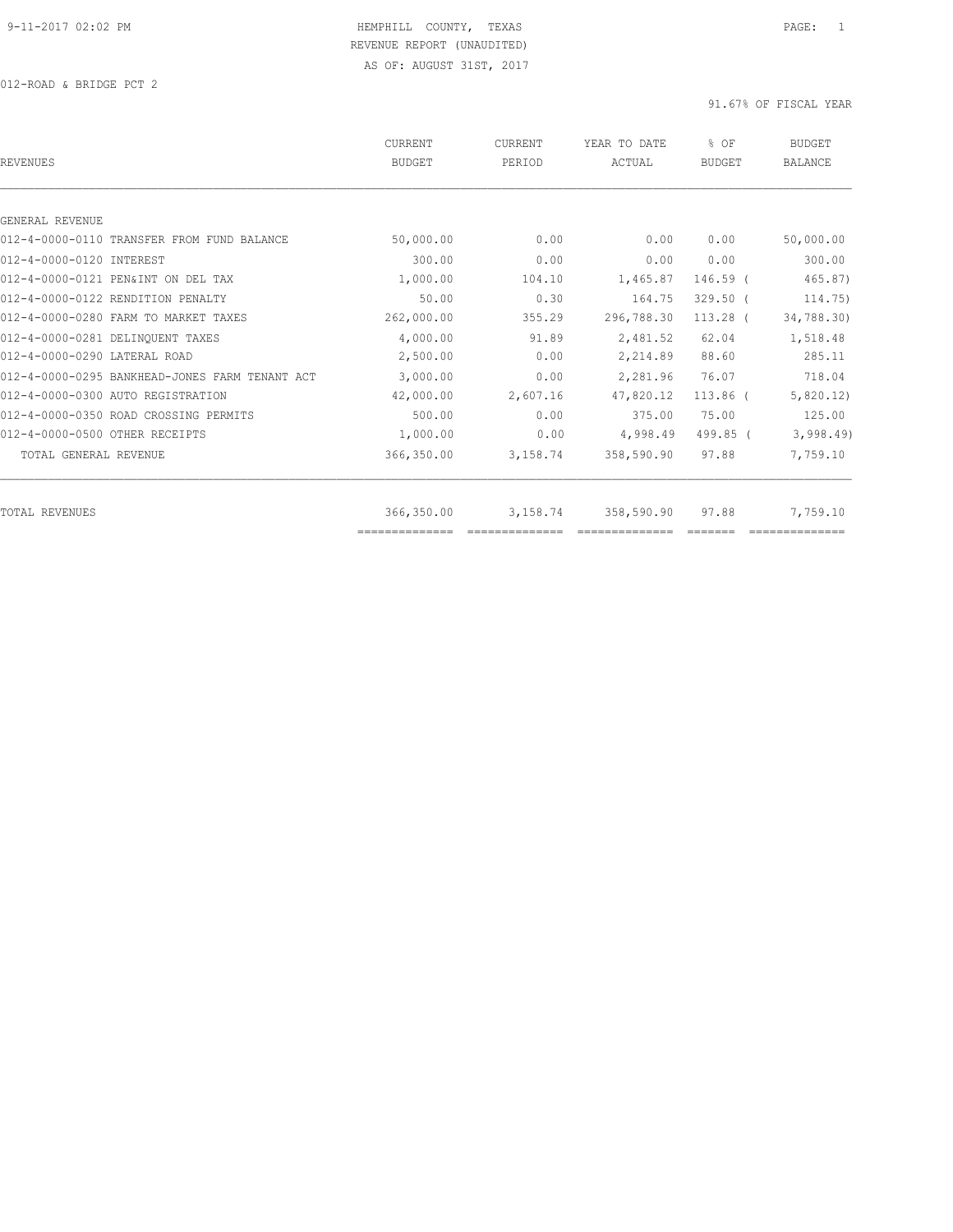013-ROAD & BRIDGE PCT 3

| REVENUES                                       | CURRENT<br><b>BUDGET</b> | <b>CURRENT</b><br>PERIOD | YEAR TO DATE<br>ACTUAL  | % OF<br>BUDGET      | <b>BUDGET</b><br><b>BALANCE</b> |
|------------------------------------------------|--------------------------|--------------------------|-------------------------|---------------------|---------------------------------|
|                                                |                          |                          |                         |                     |                                 |
| GENERAL REVENUE                                |                          |                          |                         |                     |                                 |
| 013-4-0000-0110 TRANSFER FROM FUND BALANCE     | 50,000.00                | 0.00                     | 0.00                    | 0.00                | 50,000.00                       |
| 013-4-0000-0120 INTEREST                       | 500.00                   | 0.00                     | 0.00                    | 0.00                | 500.00                          |
| 013-4-0000-0121 PEN&INT ON DEL TAX             | 1,500.00                 | 208.20                   | 2,931.72                | $195.45$ (          | 1,431.72)                       |
| 013-4-0000-0122 RENDITION PENALTY              | 100.00                   | 0.59                     | 329.46                  | $329.46$ (          | 229.46                          |
| 013-4-0000-0280 FARM TO MARKET TAXES           | 524,000.00               | 710.59                   | 593, 576.69             | $113.28$ (          | 69,576.69)                      |
| 013-4-0000-0281 DELINOUENT TAXES               | 3,000.00                 | 183.76                   | 4,963.03                | $165.43-$           | 1, 963.03)                      |
| 013-4-0000-0290 LATERAL ROAD                   | 4,000.00                 | 0.00                     | 4,429.79                | $110.74$ (          | 429.79)                         |
| 013-4-0000-0295 BANKHEAD-JONES FARM TENANT ACT | 5,000.00                 | 0.00                     | 4,563.92                | 91.28               | 436.08                          |
| 013-4-0000-0300 AUTO REGISTRATION              | 85,000.00                | 5,214.31                 | 95,640.17               | $112.52$ (          | 10,640.17)                      |
| 013-4-0000-0350 ROAD CROSSING PERMITS          | 500.00                   | 0.00                     | 375.00                  | 75.00               | 125.00                          |
| 013-4-0000-0500 OTHER RECEIPTS                 | 1,000.00                 | 0.00                     | $10, 116.25$ 1,011.63 ( |                     | 9, 116.25)                      |
| 013-4-0000-0510 GRANT FUNDS                    | 0.00                     | 0.00                     | 0.00                    | 0.00                | 0.00                            |
| TOTAL GENERAL REVENUE                          | 674,600.00               | 6,317.45                 | 716,926.03 106.27 (     |                     | 42,326.03)                      |
|                                                |                          |                          |                         |                     |                                 |
| TOTAL REVENUES                                 | 674,600.00               | 6,317.45                 |                         | 716,926.03 106.27 ( | 42,326.03)                      |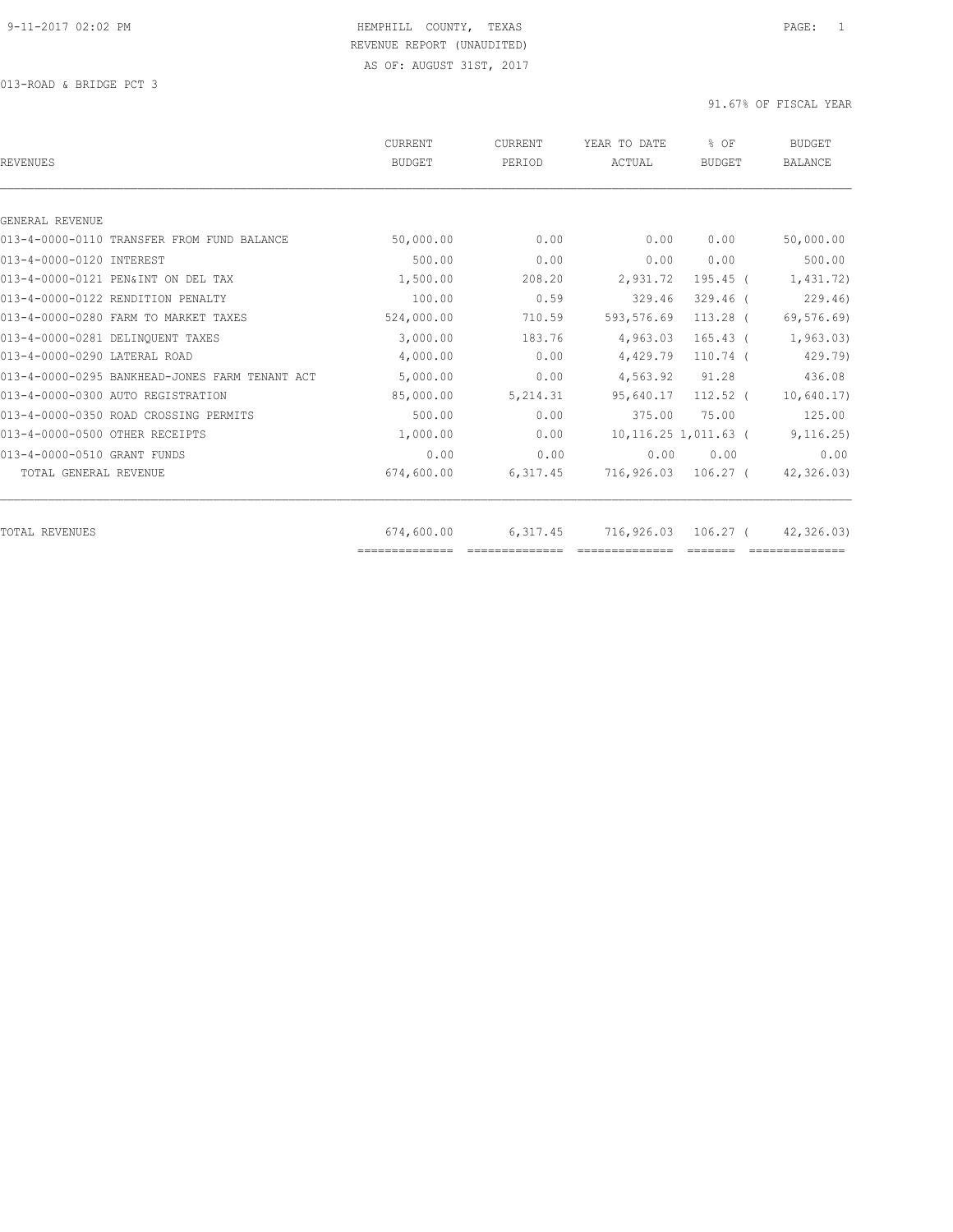014-ROAD & BRIDGE PCT 4

| CURRENT<br><b>BUDGET</b> | <b>CURRENT</b><br>PERIOD | YEAR TO DATE<br>ACTUAL | $8$ OF<br><b>BUDGET</b> | <b>BUDGET</b><br><b>BALANCE</b> |
|--------------------------|--------------------------|------------------------|-------------------------|---------------------------------|
|                          |                          |                        |                         |                                 |
|                          |                          |                        |                         |                                 |
| 50,000.00                | 0.00                     | 0.00                   | 0.00                    | 50,000.00                       |
| 500.00                   | 0.00                     | 0.00                   | 0.00                    | 500.00                          |
| 1,500.00                 | 184.41                   | 2,596.71               | $173.11$ (              | 1,096.71)                       |
| 100.00                   | 0.52                     | 291.78                 | 291.78 (                | 191.78)                         |
| 464,000.00               | 629.37                   | 525,739.30             | $113.31$ (              | 61, 739.30                      |
| 3,000.00                 | 162.76                   | 4,395.84               | $146.53$ (              | 1,395.84)                       |
| 5,000.00                 | 0.00                     | 3,923.52               | 78.47                   | 1,076.48                        |
| 4,000.00                 | 0.00                     | 4,042.33               | $101.06$ (              | 42.33                           |
| 75,000.00                | 4,618.39                 | 84,709.89              | $112.95$ (              | 9,709.89                        |
| 0.00                     | 0.00                     | 0.00                   | 0.00                    | 0.00                            |
| 2,000.00                 | 0.00                     | 8,500.17               | $425.01$ (              | 6, 500.17                       |
| 0.00                     | 0.00                     | 11,711.78              | $0.00$ (                | 11,711.78)                      |
| 605,100.00               | 5,595.45                 | 645, 911.32            | 106.74 (                | 40,811.32)                      |
|                          |                          |                        |                         | 40,811.32)                      |
|                          | 605,100.00               | 5,595.45               | 645, 911.32             | 106.74 (                        |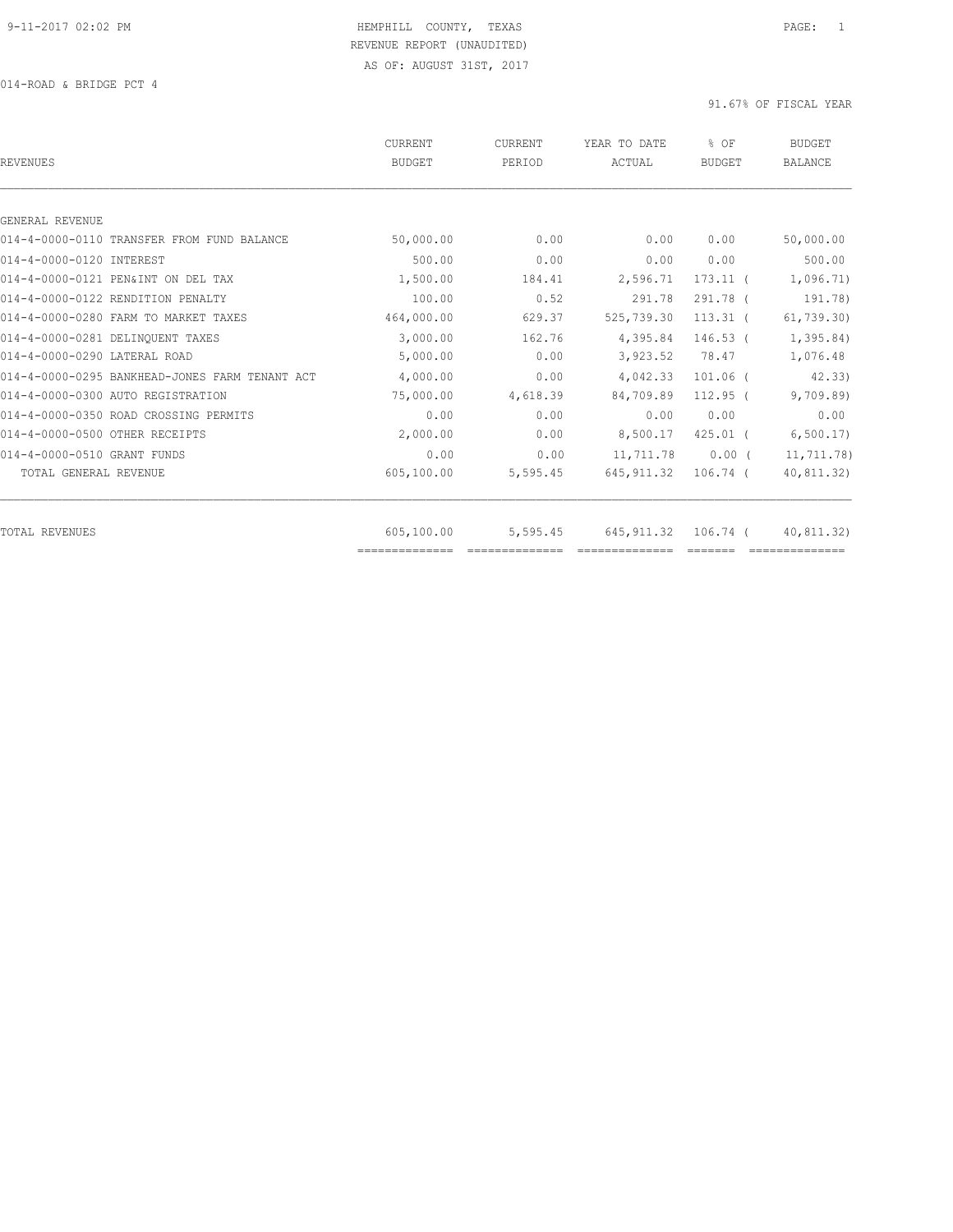022-CO RECORDS PRESERVATION

| REVENUES                                       | CURRENT<br><b>BUDGET</b> | CURRENT<br>PERIOD | YEAR TO DATE<br>ACTUAL | % OF<br>BUDGET | BUDGET<br>BALANCE |
|------------------------------------------------|--------------------------|-------------------|------------------------|----------------|-------------------|
|                                                |                          |                   |                        |                |                   |
| GENERAL REVENUE                                |                          |                   |                        |                |                   |
| 022-4-0000-0110 TRANSFER FROM FUND BALANCE     | 80,000.00                | 0.00              | 0.00                   | 0.00           | 80,000.00         |
| 022-4-0000-0191 COUNTY RECORDS PRESERVATION FE | 10,000.00                | 0.00              | 4,837.36               | 48.37          | 5,162.64          |
| TOTAL GENERAL REVENUE                          | 90,000.00                | 0.00              | 4,837.36               | 5.37           | 85,162.64         |
|                                                |                          |                   |                        |                |                   |
| TOTAL REVENUES                                 | 90,000.00                | 0.00              | 4,837.36               | 5.37           | 85,162.64         |
|                                                |                          |                   |                        |                |                   |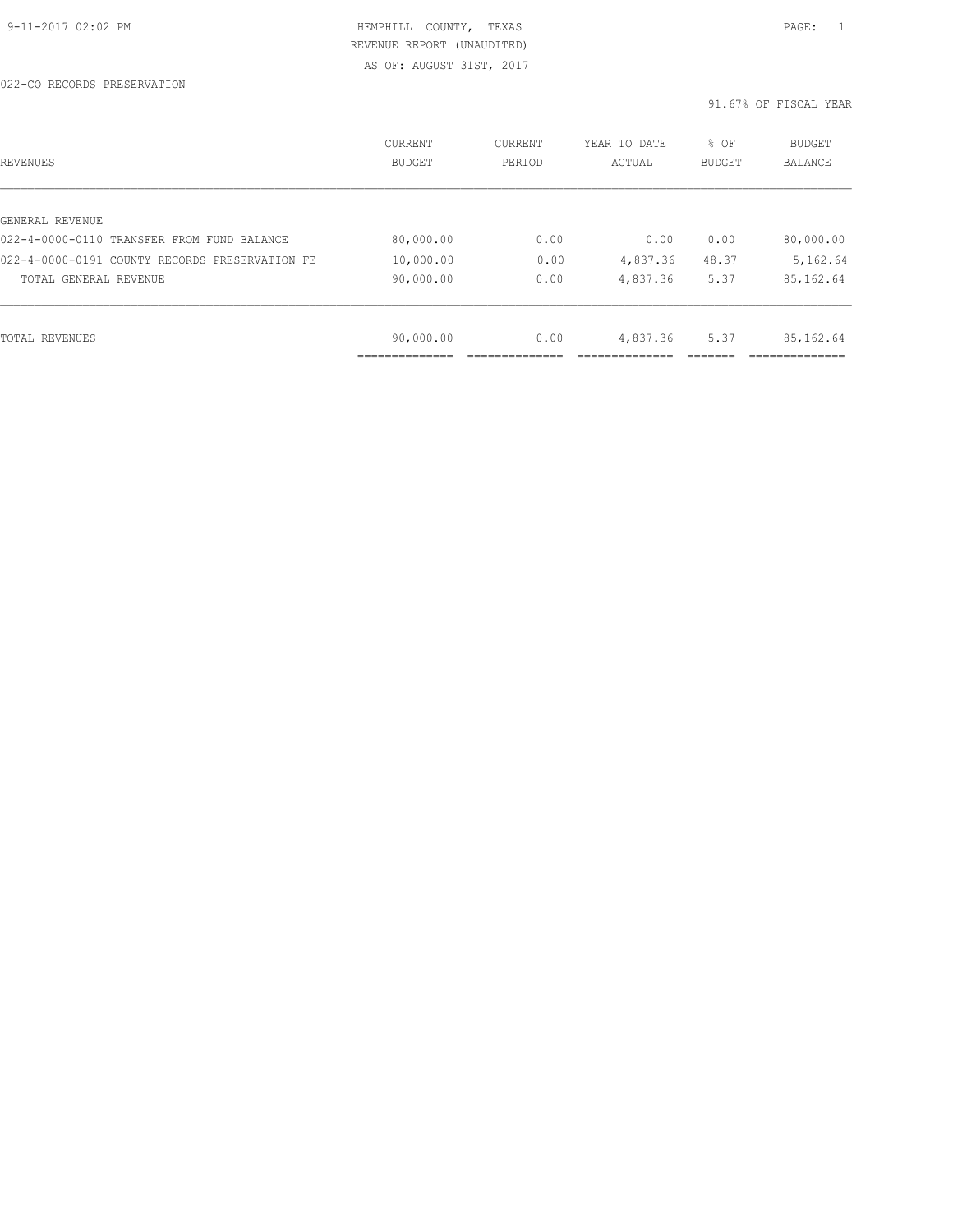# 9-11-2017 02:02 PM HEMPHILL COUNTY, TEXAS PAGE: 1 REVENUE REPORT (UNAUDITED)

AS OF: AUGUST 31ST, 2017

| REVENUES                                      | CURRENT<br>BUDGET | CURRENT<br>PERIOD | YEAR TO DATE<br>ACTUAL | % OF<br><b>BUDGET</b> | <b>BUDGET</b><br>BALANCE |
|-----------------------------------------------|-------------------|-------------------|------------------------|-----------------------|--------------------------|
|                                               |                   |                   |                        |                       |                          |
| GENERAL REVENUE                               |                   |                   |                        |                       |                          |
| 023-4-0000-0110 TRANSFER FROM FUND BALANCE    | 0.00              | 0.00              | 0.00                   | 0.00                  | 0.00                     |
| 023-4-0000-0191 REV-CLK'S RECORD PRESERVATION | 800.00            | 0.00              | 878.08                 | $109.76$ (            | 78.08)                   |
| TOTAL GENERAL REVENUE                         | 800.00            | 0.00              | 878.08                 | 109.76 (              | 78.08)                   |
|                                               |                   |                   |                        |                       |                          |
| TOTAL REVENUES                                | 800.00            | 0.00              | 878.08                 | 109.76 (              | 78.08)                   |
|                                               | __________        |                   |                        |                       |                          |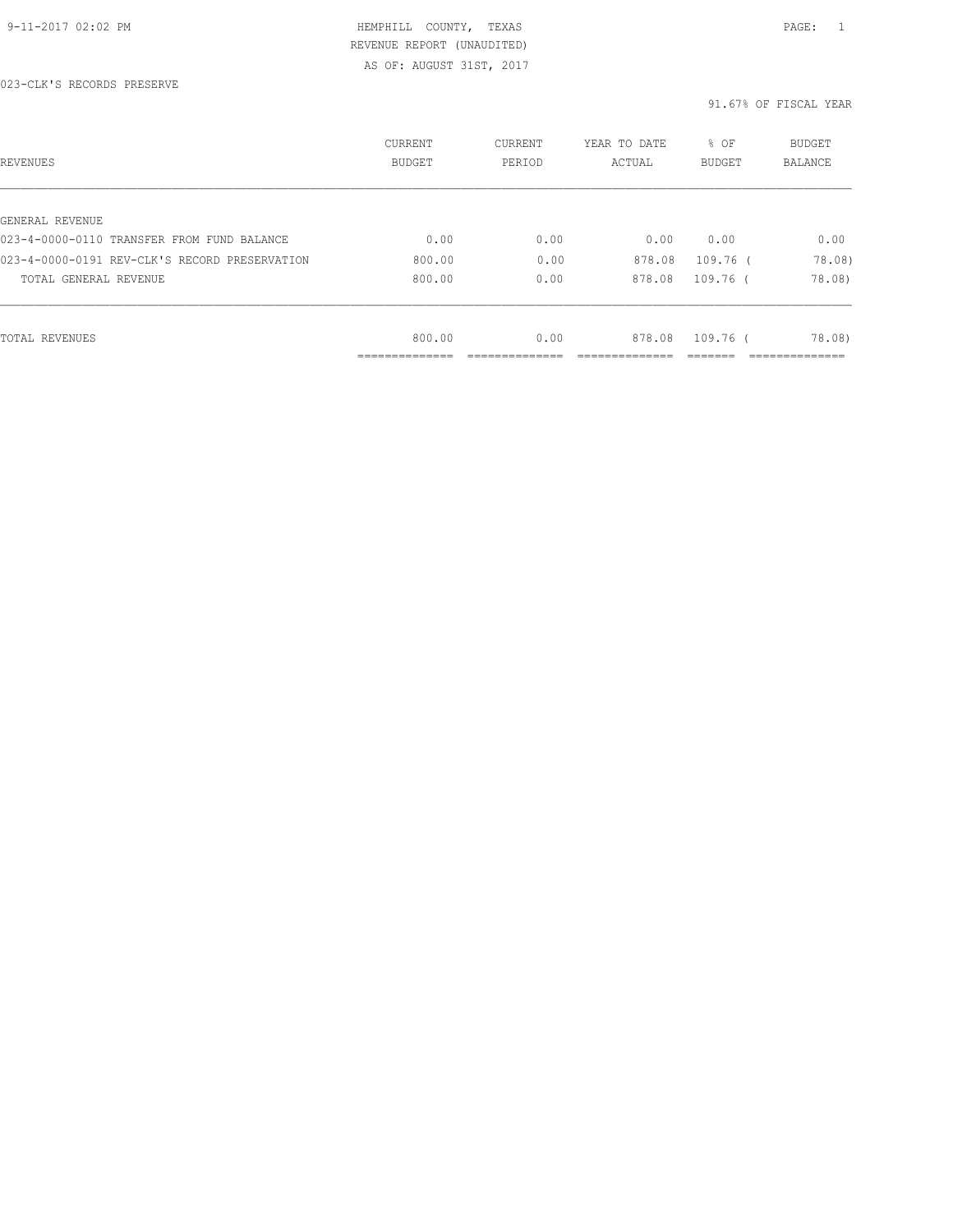024-JUSTICE COURT TECH FUND

| REVENUES                                   | CURRENT<br><b>BUDGET</b> | CURRENT<br>PERIOD | YEAR TO DATE<br>ACTUAL | % OF<br>BUDGET | <b>BUDGET</b><br>BALANCE |
|--------------------------------------------|--------------------------|-------------------|------------------------|----------------|--------------------------|
|                                            |                          |                   |                        |                |                          |
| GENERAL REVENUE                            |                          |                   |                        |                |                          |
| 024-4-0000-0110 TRANSFER FROM FUND BALANCE | 8,000.00                 | 0.00              | 0.00                   | 0.00           | 8,000.00                 |
| 024-4-0000-0191 TECH FEES/EXP              | 2,500.00                 | 363.15            | 2,410.63               | 96.43          | 89.37                    |
| TOTAL GENERAL REVENUE                      | 10,500.00                | 363.15            | 2,410.63               | 22.96          | 8,089.37                 |
|                                            |                          |                   |                        |                |                          |
| TOTAL REVENUES                             | 10,500.00                | 363.15            | 2,410.63               | 22.96          | 8,089.37                 |
|                                            | -----------              |                   |                        |                |                          |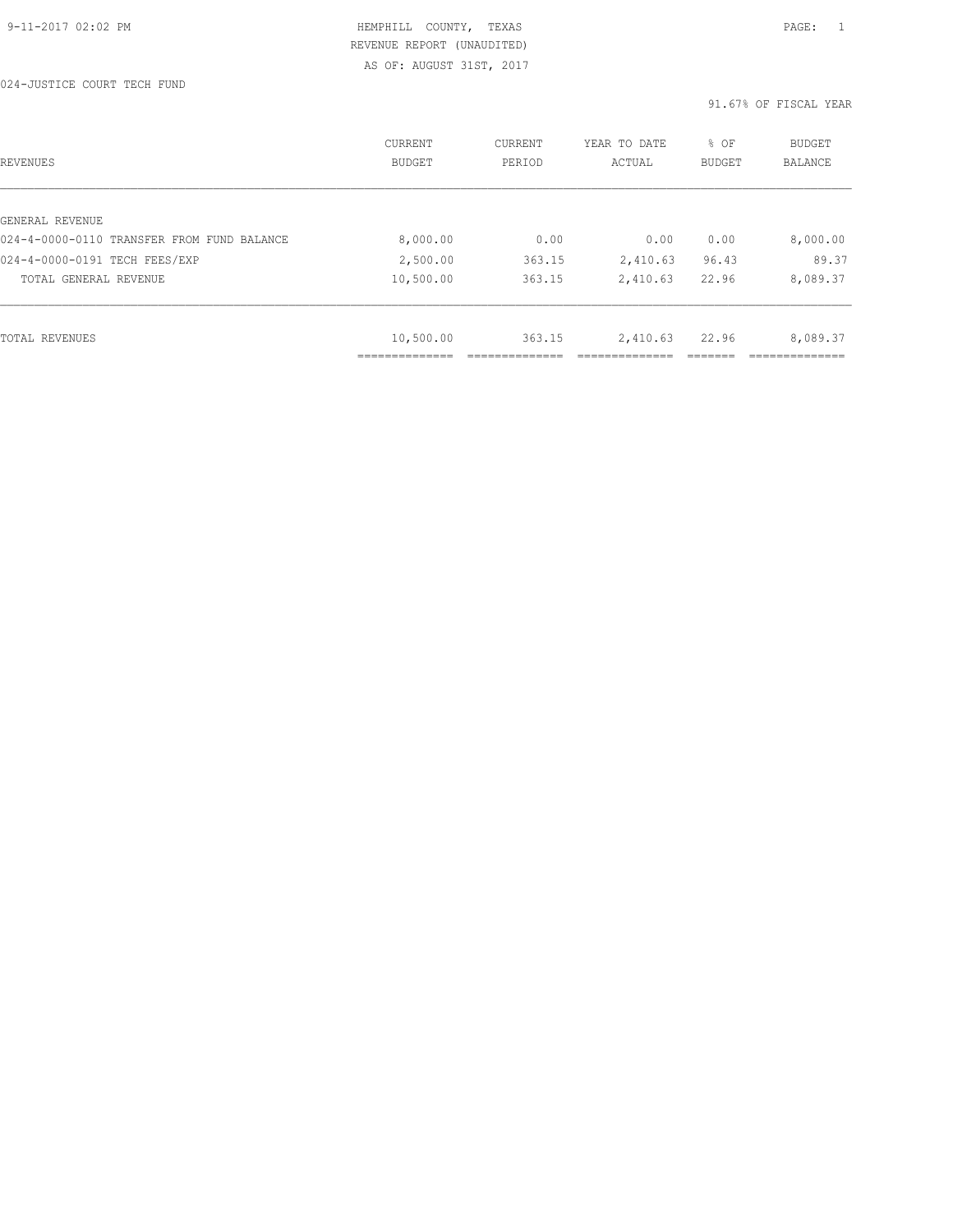| REVENUES                                   | <b>CURRENT</b><br><b>BUDGET</b> | CURRENT<br>PERIOD | YEAR TO DATE<br>ACTUAL | % OF<br><b>BUDGET</b> | BUDGET<br>BALANCE |
|--------------------------------------------|---------------------------------|-------------------|------------------------|-----------------------|-------------------|
| GENERAL REVENUE                            |                                 |                   |                        |                       |                   |
| 029-4-0000-0110 TRANSFER FROM FUND BALANCE | 0.00                            | 0.00              | 0.00                   | 0.00                  | 0.00              |
| 029-4-0000-0330 PRETRIAL INTERVENTION      | 1,000.00                        | 0.00              | 500.00                 | 50.00                 | 500.00            |
| TOTAL GENERAL REVENUE                      | 1,000.00                        | 0.00              | 500.00                 | 50.00                 | 500.00            |
|                                            |                                 |                   |                        |                       |                   |
| TOTAL REVENUES                             | 1,000.00                        | 0.00              | 500.00                 | 50.00                 | 500.00            |
|                                            | ______________                  |                   |                        |                       |                   |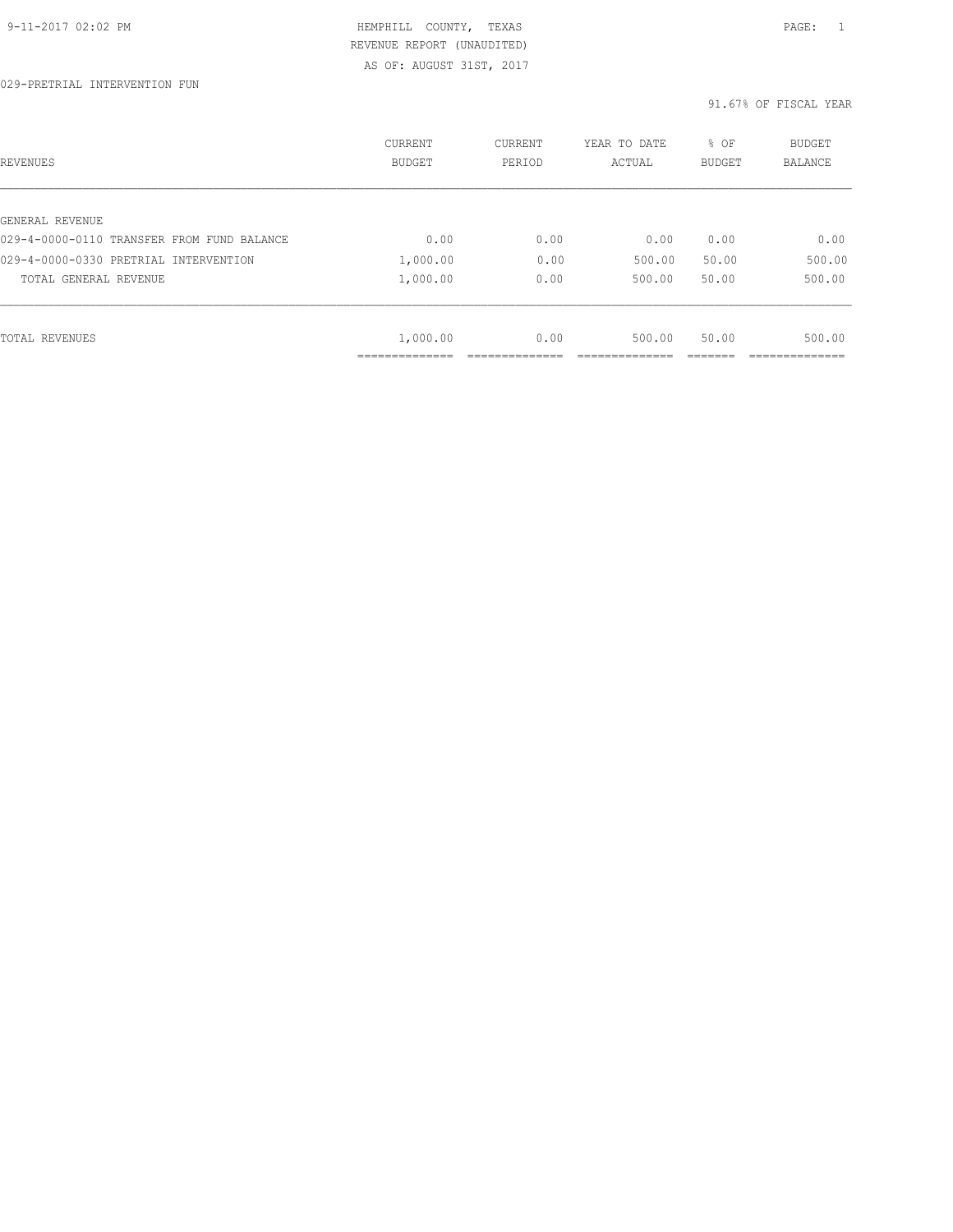032-CHK COLLECTION/CO ATTY

| REVENUES                                   | CURRENT<br>BUDGET | CURRENT<br>PERIOD | YEAR TO DATE<br>ACTUAL | % OF<br><b>BUDGET</b> | <b>BUDGET</b><br>BALANCE |
|--------------------------------------------|-------------------|-------------------|------------------------|-----------------------|--------------------------|
|                                            |                   |                   |                        |                       |                          |
| GENERAL REVENUE                            |                   |                   |                        |                       |                          |
| 032-4-0000-0110 TRANSFER FROM FUND BALANCE | 17,000.00         | 0.00              | 0.00                   | 0.00                  | 17,000.00                |
| 032-4-0000-0220 FEES-CHECK COLLECTION      | 150.00            | 0.00              | 676.00                 | 450.67 (              | 526.00                   |
| TOTAL GENERAL REVENUE                      | 17,150.00         | 0.00              | 676.00                 | 3.94                  | 16,474.00                |
|                                            |                   |                   |                        |                       |                          |
| TOTAL REVENUES                             | 17,150.00         | 0.00              | 676.00                 | 3.94                  | 16,474.00                |
|                                            |                   |                   |                        |                       |                          |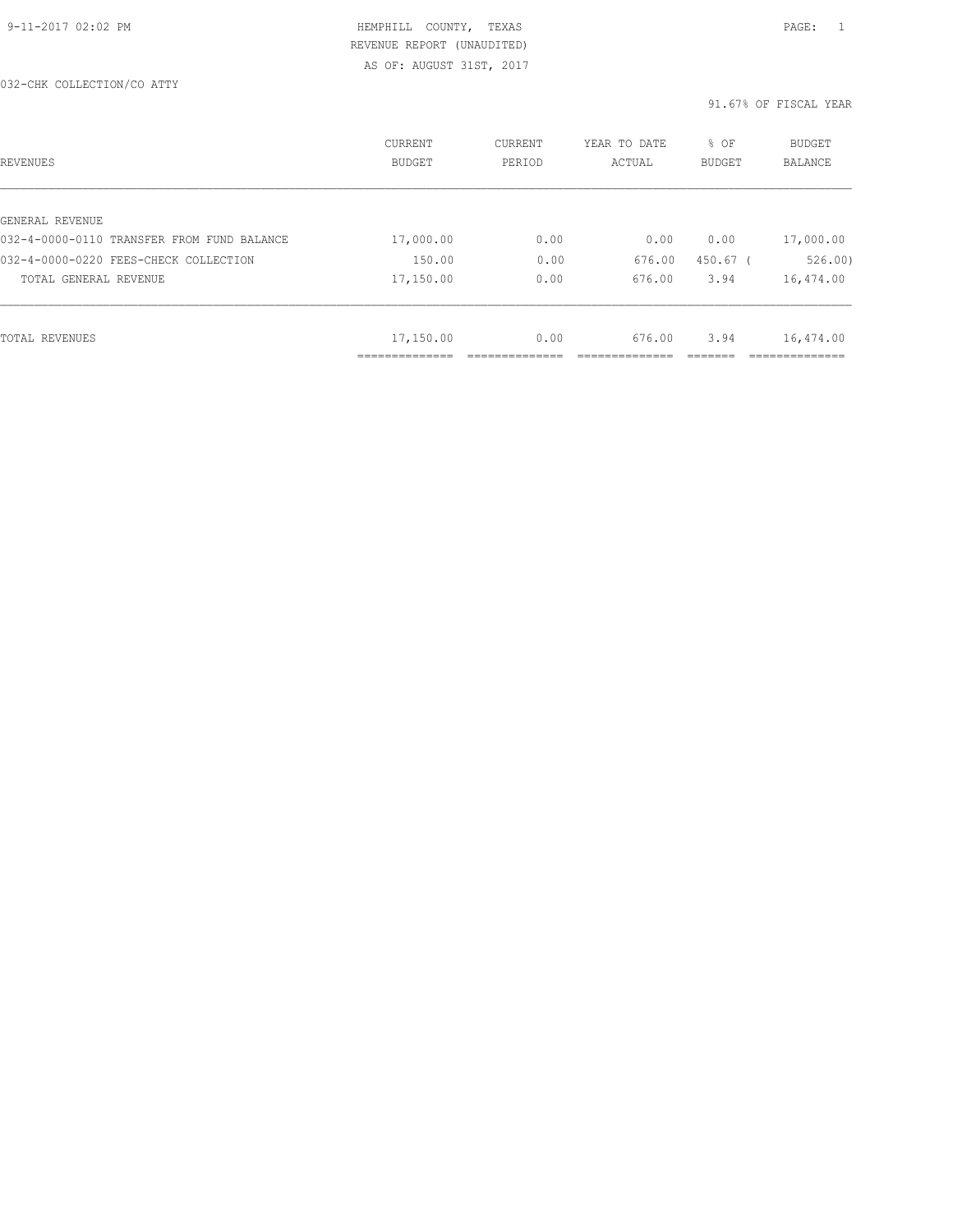036-ANNUAL LEOSE/LAW

| REVENUES                                   | CURRENT<br><b>BUDGET</b> | CURRENT<br>PERIOD | YEAR TO DATE<br>ACTUAL | % OF<br>BUDGET | BUDGET<br>BALANCE |
|--------------------------------------------|--------------------------|-------------------|------------------------|----------------|-------------------|
|                                            |                          |                   |                        |                |                   |
| GENERAL REVENUE                            |                          |                   |                        |                |                   |
| 036-4-0000-0110 TRANSFER FROM FUND BALANCE | 6,000.00                 | 0.00              | 0.00                   | 0.00           | 6,000.00          |
| 036-4-0000-0440 STATE FEES                 | 2,000.00                 | 0.00              | 1,621.46               | 81.07          | 378.54            |
| TOTAL GENERAL REVENUE                      | 8,000.00                 | 0.00              | 1,621.46               | 20.27          | 6,378.54          |
|                                            |                          |                   |                        |                |                   |
| TOTAL REVENUES                             | 8,000.00                 | 0.00              | 1,621.46               | 20.27          | 6,378.54          |
|                                            |                          |                   |                        |                |                   |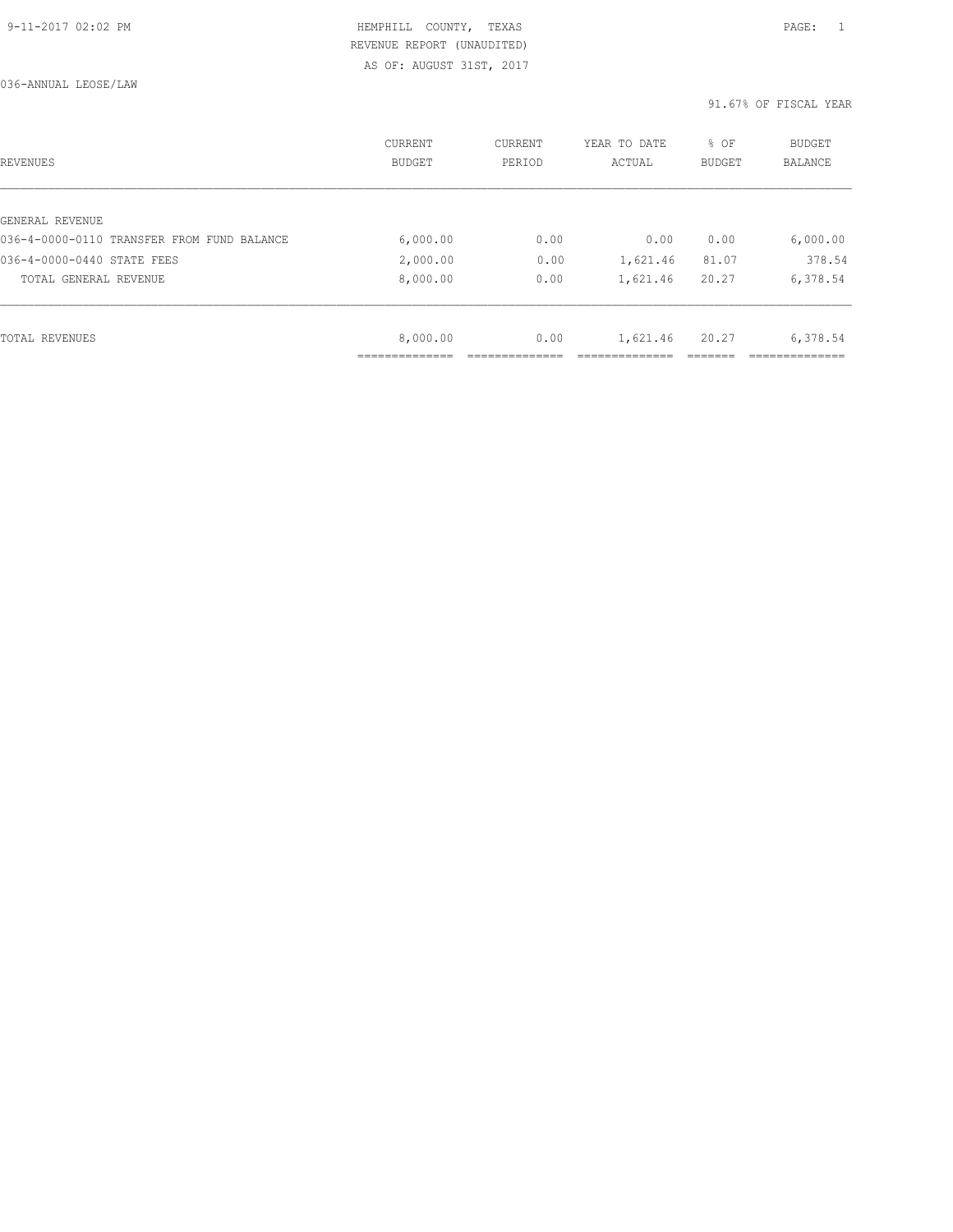046-SCAAP

| REVENUES                                   | CURRENT<br><b>BUDGET</b> | CURRENT<br>PERIOD | YEAR TO DATE<br>ACTUAL | % OF<br><b>BUDGET</b> | <b>BUDGET</b><br><b>BALANCE</b> |
|--------------------------------------------|--------------------------|-------------------|------------------------|-----------------------|---------------------------------|
|                                            |                          |                   |                        |                       |                                 |
| GENERAL REVENUE                            |                          |                   |                        |                       |                                 |
| 046-4-0000-0110 TRANSFER FROM FUND BALANCE | 65,000.00                | 0.00              | 0.00                   | 0.00                  | 65,000.00                       |
| 046-4-0000-0260 GRANT AWARD                | 6,000.00                 | 0.00              | 7,354.00               | $122.57$ (            | 1,354.00                        |
| TOTAL GENERAL REVENUE                      | 71,000.00                | 0.00              | 7,354.00               | 10.36                 | 63,646.00                       |
|                                            |                          |                   |                        |                       |                                 |
| TOTAL REVENUES                             | 71,000.00                | 0.00              | 7,354.00               | 10.36                 | 63,646.00                       |
|                                            | ____________<br>.        |                   |                        |                       |                                 |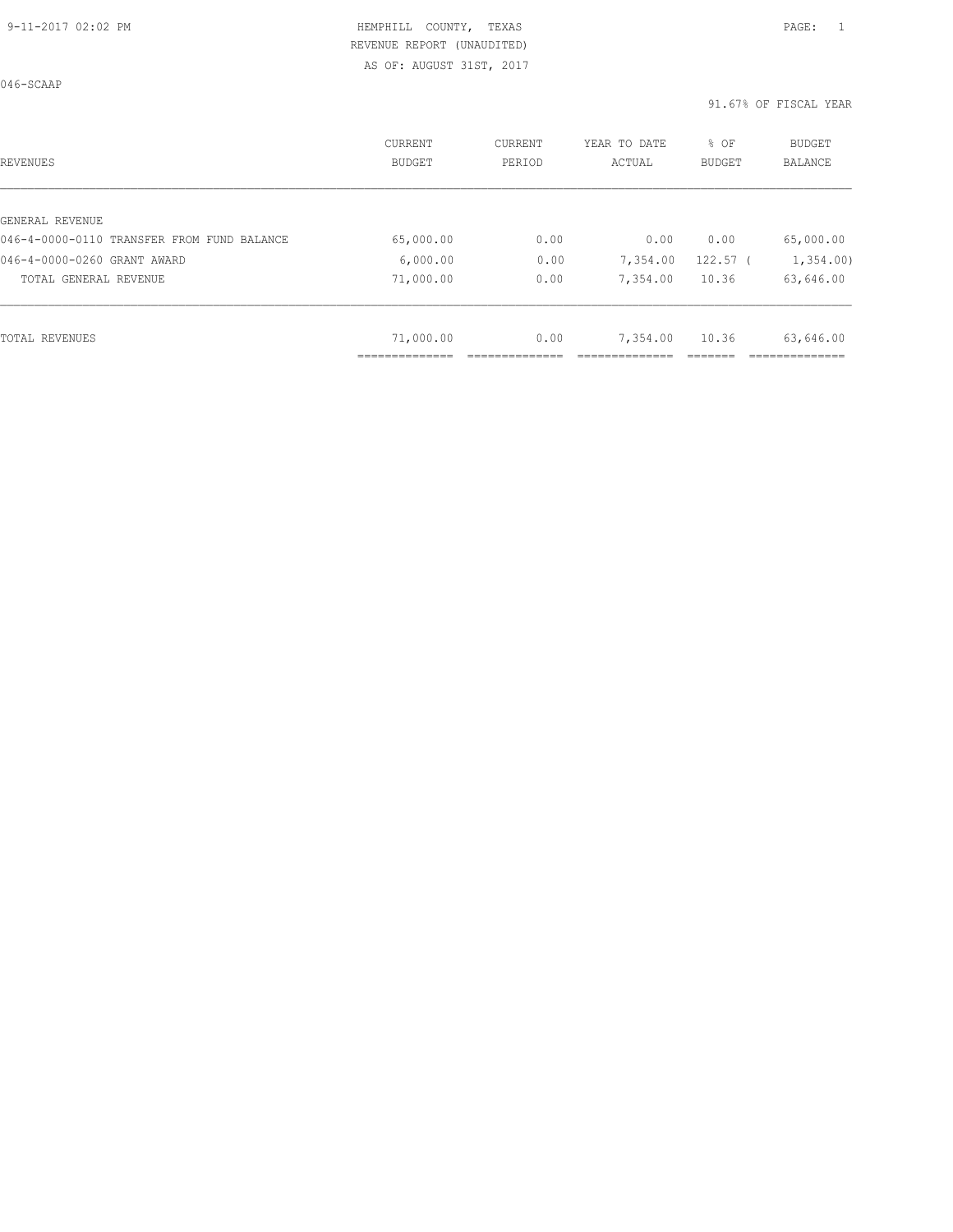# 9-11-2017 02:02 PM HEMPHILL COUNTY, TEXAS PAGE: 1 REVENUE REPORT (UNAUDITED)

AS OF: AUGUST 31ST, 2017

| REVENUES                             | CURRENT<br><b>BUDGET</b> | CURRENT<br>PERIOD | YEAR TO DATE<br>ACTUAL | % OF<br>BUDGET | BUDGET<br><b>BALANCE</b> |
|--------------------------------------|--------------------------|-------------------|------------------------|----------------|--------------------------|
|                                      |                          |                   |                        |                |                          |
| GENERAL REVENUE                      |                          |                   |                        |                |                          |
| 047-4-0000-0401 SALES/COMMISSARY     | 0.00                     | 0.00              | 0.00                   | 0.00           | 0.00                     |
| 047-4-0000-0500 MISCELLANEOUS INCOME | 0.00                     | 0.00              | 0.00                   | 0.00           | 0.00                     |
| TOTAL GENERAL REVENUE                | 0.00                     | 0.00              | 0.00                   | 0.00           | 0.00                     |
|                                      |                          |                   |                        |                |                          |
| TOTAL REVENUES                       | 0.00                     | 0.00              | 0.00                   | 0.00           | 0.00                     |
|                                      | __________               |                   |                        |                |                          |